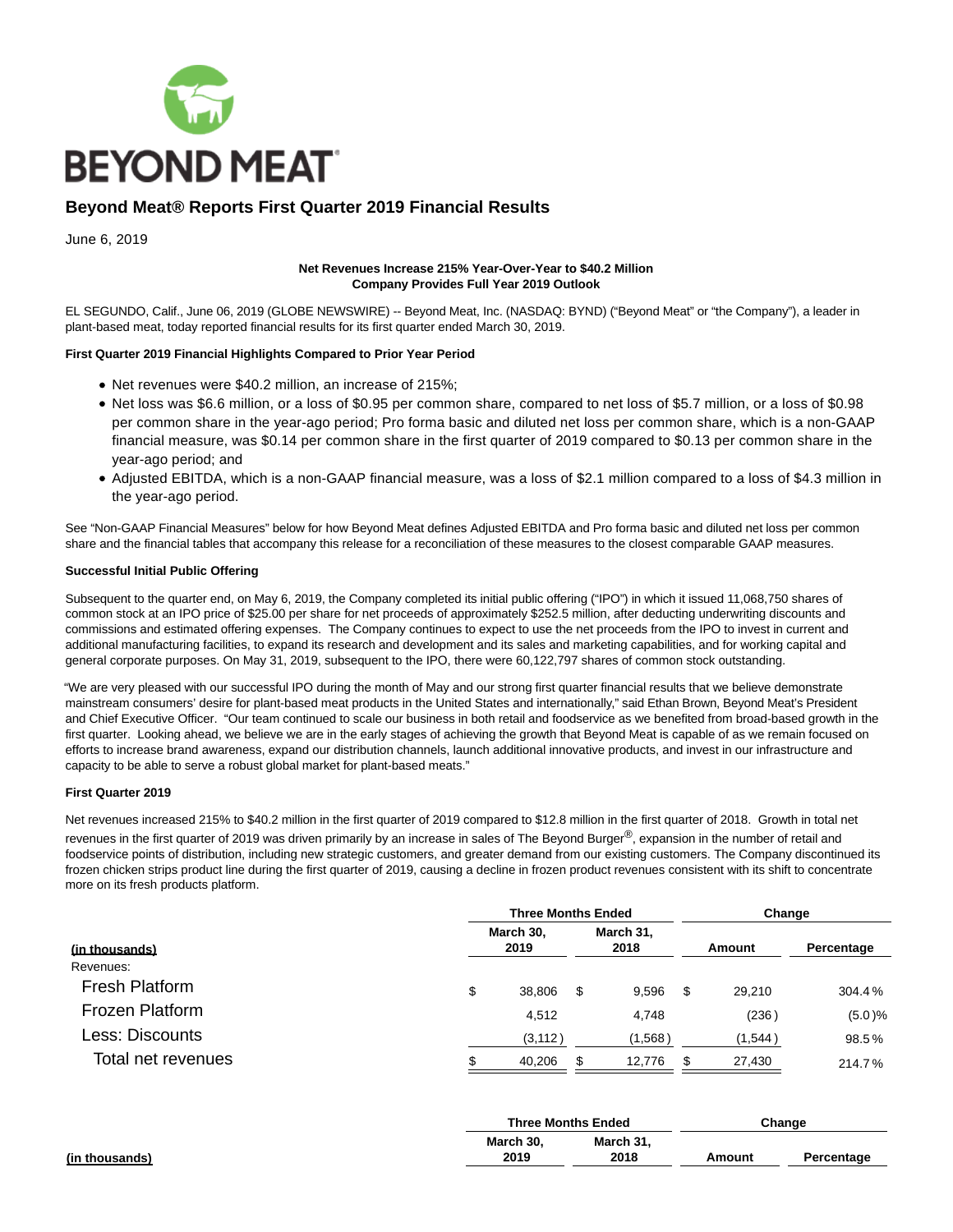| Net revenues: |  |
|---------------|--|
|               |  |

| Retail                     | 19.579 | 9.288  | 10.291 | 110.8% |
|----------------------------|--------|--------|--------|--------|
| Restaurant and Foodservice | 20.627 | 3.488  | 17.139 | 491.4% |
| Total net revenues         | 40.206 | 12.776 | 27.430 | 214.7% |

Gross profit was \$10.8 million, or 26.8% as a percentage of net revenues, in the first quarter of 2019, compared to \$2.1 million, or 16.1% as a percentage of net revenues, in the prior-year period. The increase in gross profit and gross margin was primarily due to an increase in the amount of product sold with resulting operating leverage, and improved production efficiencies. A greater proportion of revenues from the Company's fresh platform products also contributed to the improvement in gross margin.

Loss from operations in the first quarter of 2019 was \$5.3 million compared to a loss of \$5.6 million in the first quarter of the prior year. This improvement was driven entirely by the year-over-year increase in gross profit, partially offset by higher operating expenses as the Company continues to invest in its internal research and development and marketing capabilities and incur higher absolute costs to support its expanded manufacturing and supply chain operations.

Net loss was \$6.6 million in the first quarter of 2019 compared to a net loss of \$5.7 million in the prior-year period. The expanded net loss was primarily the result of higher operating expenses, higher interest expense as well as an increase in other non-operating expenses, a majority of which were related to mark-to-market adjustments on outstanding warrants, partially offset by the increase in gross profit.

Adjusted EBITDA was a loss of \$2.1 million in the first quarter of 2019 compared to a loss of \$4.3 million in the first quarter of 2018. Adjusted EBITDA is a non-GAAP financial measure defined under "Non-GAAP Financial Measures," and is reconciled to net loss, its closest comparable GAAP measure, at the end of this release.

Mark Nelson, Chief Financial Officer and Treasurer commented, "We are pleased with our expansion in gross margin and the progress we are achieving in Adjusted EBITDA, which gives us confidence in our ability to continue to improve profitability and cash flow generation as we rapidly scale our business."

#### **Balance Sheet and Cash Flow Highlights**

The Company's cash balance was \$35.4 million as of March 30, 2019 and total outstanding debt was \$30.4 million. Net cash used in operating activities was \$13.3 million in the quarter ended March 30, 2019, compared to \$4.9 million during the prior-year period. Capital expenditures totaled \$3.8 million during the first three months of 2019 compared to \$3.7 million in the prior-year period. The March 30, 2019 cash balance excludes net proceeds from the IPO of approximately \$252.5 million, after deducting underwriting discounts and commissions and estimated offering expenses.

#### **2019 Outlook**

For the full year 2019, the Company is providing the following guidance:

- Net revenues to exceed \$210 million, an increase of greater than 140% compared to 2018; and
- Adjusted EBITDA to be approximately break-even.

The Company does not provide guidance for net loss, the most directly comparable GAAP measure, and similarly cannot provide a reconciliation between its forecasted Adjusted EBITDA and net loss metrics without unreasonable effort due to the unavailability of reliable estimates for certain items. These items are not within the Company's control and may vary greatly between periods and could significantly impact future financial results.

#### **Conference Call and Webcast**

The Company will host a conference call and webcast with the executive management team to discuss these results with additional comments and details today at 4:30 p.m. Eastern, 1:30 p.m. Pacific. The conference call webcast will be available live over the Internet through the "Investors" section of the Company's website at www.beyondmeat.com. To participate on the live call, dial 866-221-1171 from the U.S. and 270-215-9602 internationally. A telephone replay will be available approximately two hours after the call concludes through Thursday, June 20, 2019, by dialing 855-859-2056 from the U.S., or 404-537-3406 from international locations, and entering confirmation code 6892534.

#### **About Beyond Meat**

Beyond Meat is one of the fastest growing food companies in the United States, offering a portfolio of revolutionary plant-based meats. Founded in 2009, Beyond Meat has a mission of building meat directly from plants, an innovation that enables consumers to experience the taste, texture and other sensory attributes of popular animal-based meat products while enjoying the nutritional and environmental benefits of eating its plant-based meat products. Beyond Meat's brand commitment, "Eat What You Love," represents a strong belief that by eating its portfolio of plant-based meats, consumers can enjoy more, not less, of their favorite meals, and by doing so, help address concerns related to human health, climate change, resource conservation and animal welfare. Beyond Meat's portfolio of fresh and frozen plant-based proteins are sold at more than 30,000 retail and foodservice outlets worldwide. Visit www.BeyondMeat.com and follow @BeyondMeat, #BeyondBurger and #GoBeyond on Facebook, Instagram and **Twitter** 

#### **Forward-Looking Statements**

Certain statements in this release constitute "forward-looking statements." These statements are based on management's current opinions, expectations, beliefs, plans, objectives, assumptions or projections regarding future events or future results. These forward-looking statements are only predictions, not historical fact, and involve certain risks and uncertainties, as well as assumptions. Actual results, levels of activity, performance, achievements and events could differ materially from those stated, anticipated or implied by such forward-looking statements. While Beyond Meat believes that its assumptions are reasonable, it is very difficult to predict the impact of known factors, and, of course, it is impossible to anticipate all factors that could affect actual results. There are many risks and uncertainties that could cause actual results to differ materially from forward-looking statements made herein including, most prominently, the risks discussed under the heading "Risk Factors" in the prospectus dated May 1, 2019 that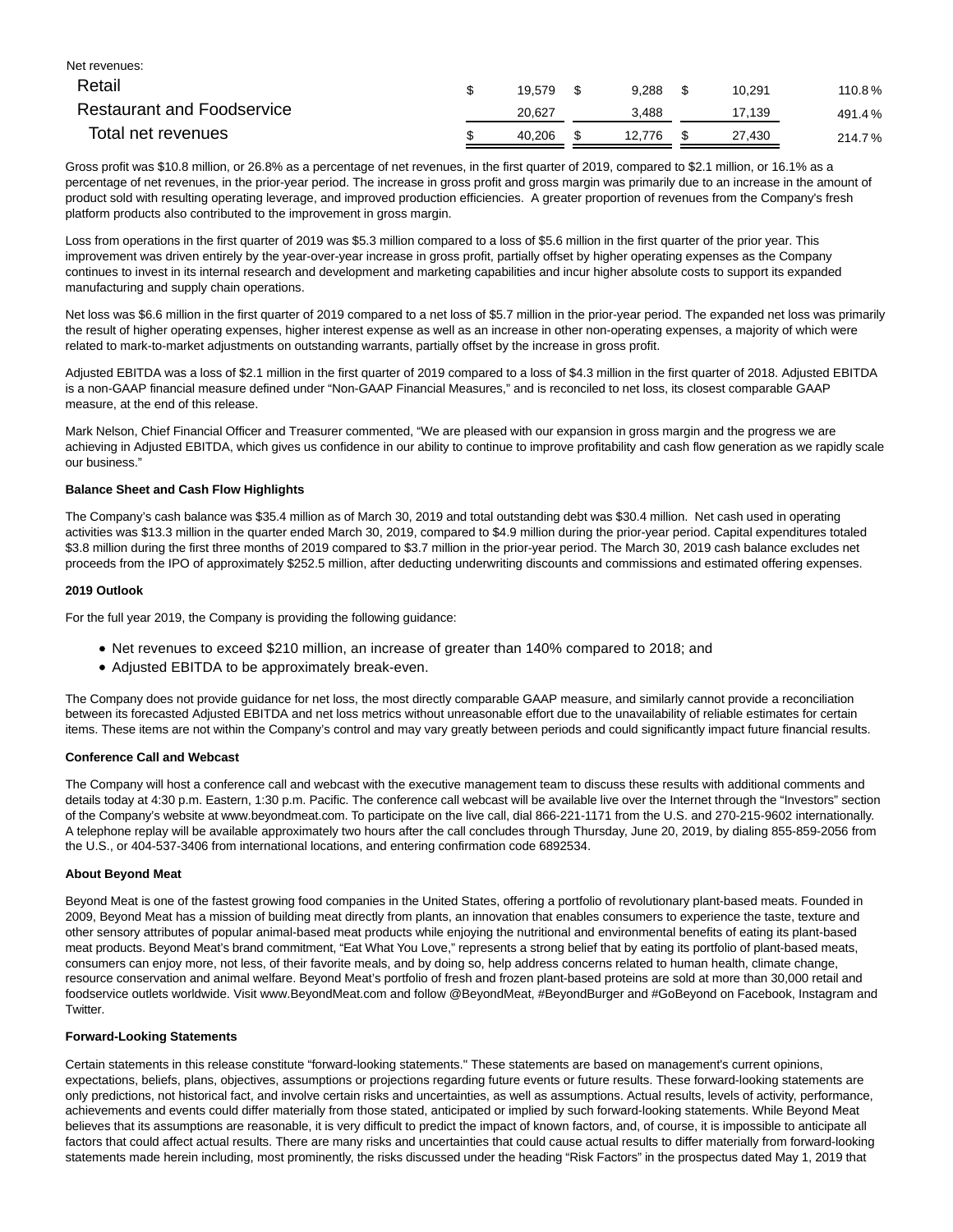forms a part of the Company's Registration Statement on Form S-1 (File No. 333-228453), as filed with the Securities and Exchange Commission on May 3, 2019. Such forward-looking statements are made only as of the date of this release. Beyond Meat undertakes no obligation to publicly update or revise any forward-looking statement because of new information, future events or otherwise, except as otherwise required by law. If we do update one or more forward-looking statements, no inference should be made that we will make additional updates with respect to those or other forwardlooking statements.

### **Contacts**

Media: Allison Aronoff 858-735-7344 aaronoff@beyondmeat.com

Investors: Katie Turner 646-277-1228 Katie.turner@icrinc.com

# **BEYOND MEAT, INC. Condensed Statements of Operations (In thousands, except share and per share data) (unaudited)**

|                                                              | <b>Three Months Ended</b><br>March 30,<br>2019<br>40,206<br>29,435<br>10,771<br>4,498<br>11,177<br>394<br>16,069<br>(5,298)<br>(733)<br>(618) |    |                   |
|--------------------------------------------------------------|-----------------------------------------------------------------------------------------------------------------------------------------------|----|-------------------|
|                                                              |                                                                                                                                               |    | March 31,<br>2018 |
| Net revenues                                                 | \$                                                                                                                                            | \$ | 12,776            |
| Cost of goods sold                                           |                                                                                                                                               |    | 10,719            |
| Gross profit                                                 |                                                                                                                                               |    | 2,057             |
| Research and development expenses                            |                                                                                                                                               |    | 1,605             |
| Selling, general and administrative expenses                 |                                                                                                                                               |    | 5,737             |
| Restructuring expenses                                       |                                                                                                                                               |    | 294               |
| Total operating expenses                                     |                                                                                                                                               |    | 7,636             |
| Loss from operations                                         |                                                                                                                                               |    | (5,579)           |
| Other expense, net:                                          |                                                                                                                                               |    |                   |
| Interest expense                                             |                                                                                                                                               |    | (47)              |
| Other, net                                                   |                                                                                                                                               |    | (70)              |
| Total other expense, net                                     | (1, 351)                                                                                                                                      |    | (117)             |
| Loss before taxes                                            | (6,649)                                                                                                                                       |    | (5,696)           |
| Income tax expense                                           |                                                                                                                                               |    |                   |
| Net loss                                                     | (6,649)                                                                                                                                       | \$ | (5,696)           |
| Net loss per common share-basic and diluted                  | (0.95)                                                                                                                                        | S  | (0.98)            |
| Weighted average common shares outstanding—basic and diluted | 6,974,301                                                                                                                                     |    | 5,793,801         |
|                                                              |                                                                                                                                               |    |                   |

# **BEYOND MEAT, INC. Condensed Balance Sheets (In thousands, except share and per share data) (unaudited)**

|                           |    | March 30,<br>2019 | December 31,<br>2018 |        |  |
|---------------------------|----|-------------------|----------------------|--------|--|
| Assets<br>Current assets: |    |                   |                      |        |  |
| Cash and cash equivalents | \$ | 35.409            | - \$                 | 54,271 |  |
| Accounts receivable       |    | 16.194            |                      | 12,626 |  |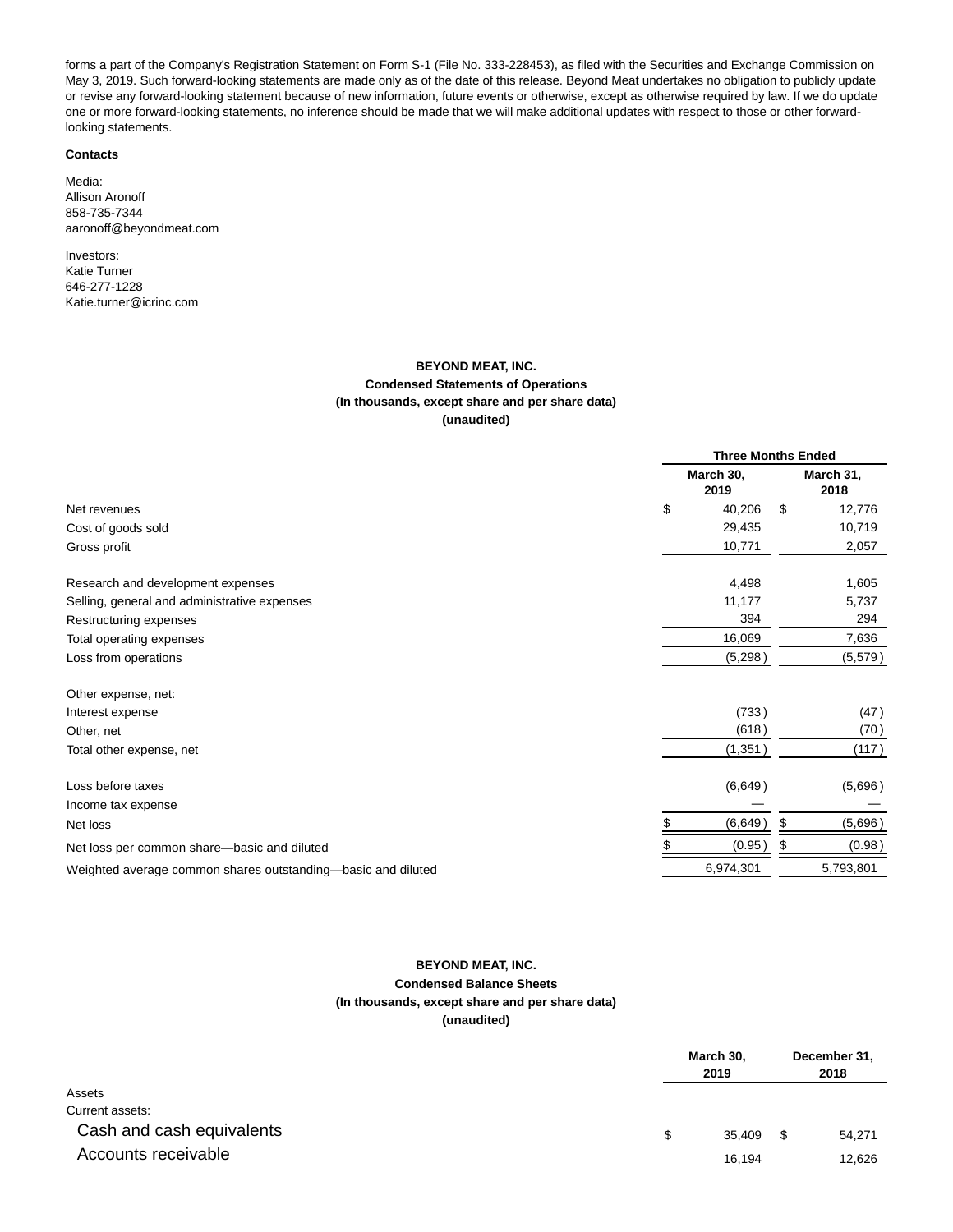| Prepaid expenses and other current assets<br><b>Total current assets</b>       | 6,525<br>92,409 | 5,672           |
|--------------------------------------------------------------------------------|-----------------|-----------------|
|                                                                                |                 |                 |
|                                                                                |                 | 102,826         |
| Property, plant, and equipment, net                                            | 31,861          | 30,527          |
| Other non-current assets, net                                                  | 887             | 396             |
| <b>Total assets</b><br>\$                                                      | 125,157         | \$<br>133,749   |
| Liabilities, Convertible Preferred Stock and Stockholders' Deficit:            |                 |                 |
| <b>Current liabilities:</b>                                                    |                 |                 |
| Accounts payable<br>\$                                                         | 11,663          | \$<br>17,247    |
| Wages payable                                                                  | 1,085           | 1,255           |
| Accrued bonus                                                                  | 3,387           | 2,312           |
| Accrued expenses and other current liabilities                                 | 3,094           | 2,391           |
| Short-term capital lease liabilities                                           | 36              | 44              |
| Stock warrant liability                                                        | 2,677           | 1,918           |
| <b>Total current liabilities</b><br>\$                                         | 21,942          | \$<br>25,167    |
| Long-term liabilities:                                                         |                 |                 |
| Revolving credit line<br>\$                                                    | 6,000           | \$<br>6,000     |
| Long-term portion of bank term loan<br>\$                                      | 19,533          | \$<br>19,388    |
| Equipment loan                                                                 | 4,914           | 5,000           |
| Capital lease obligations and other long-term liabilities                      | 406             | 404             |
| Total long-term liabilities<br>\$                                              | 30,853          | \$<br>30,792    |
| <b>Commitments and Contingencies</b>                                           |                 |                 |
| Convertible preferred stock                                                    | 199,540         | 199,540         |
| Stockholders' deficit:                                                         |                 |                 |
| Common stock, par value \$0.0001 per share-60,000,000 shares                   |                 |                 |
| and 58,669,600 shares authorized at March 30, 2019 and                         |                 |                 |
| December 31, 2018, respectively; 7,120,933 and 6,951,350 shares                |                 |                 |
| issued and outstanding at March 30, 2019 and December 31, 2018,                |                 |                 |
| respectively                                                                   | 1               | 1               |
| Additional paid-in capital                                                     | 9,142           | 7,921           |
| Accumulated deficit                                                            | (136, 321)      | (129, 672)      |
| Total stockholders' deficit<br>\$                                              | (127, 178)      | \$<br>(121,750) |
| Total liabilities, convertible preferred stock and stockholders' deficit<br>\$ | 125,157         | \$<br>133,749   |

# **BEYOND MEAT, INC. Condensed Statements of Cash Flows (In thousands) (unaudited)**

|                                                                             |    | <b>Three Months Ended</b> |                   |  |
|-----------------------------------------------------------------------------|----|---------------------------|-------------------|--|
|                                                                             |    | March 30,<br>2019         | March 31,<br>2018 |  |
| Cash flows from operating activities:                                       |    |                           |                   |  |
| Net loss                                                                    | \$ | $(6,649)$ \$              | (5,696)           |  |
| Adjustments to reconcile net loss to net cash used in operating activities: |    |                           |                   |  |
| Depreciation and amortization                                               |    | 1,905                     | 733               |  |
| Share-based compensation expense                                            |    | 855                       | 260               |  |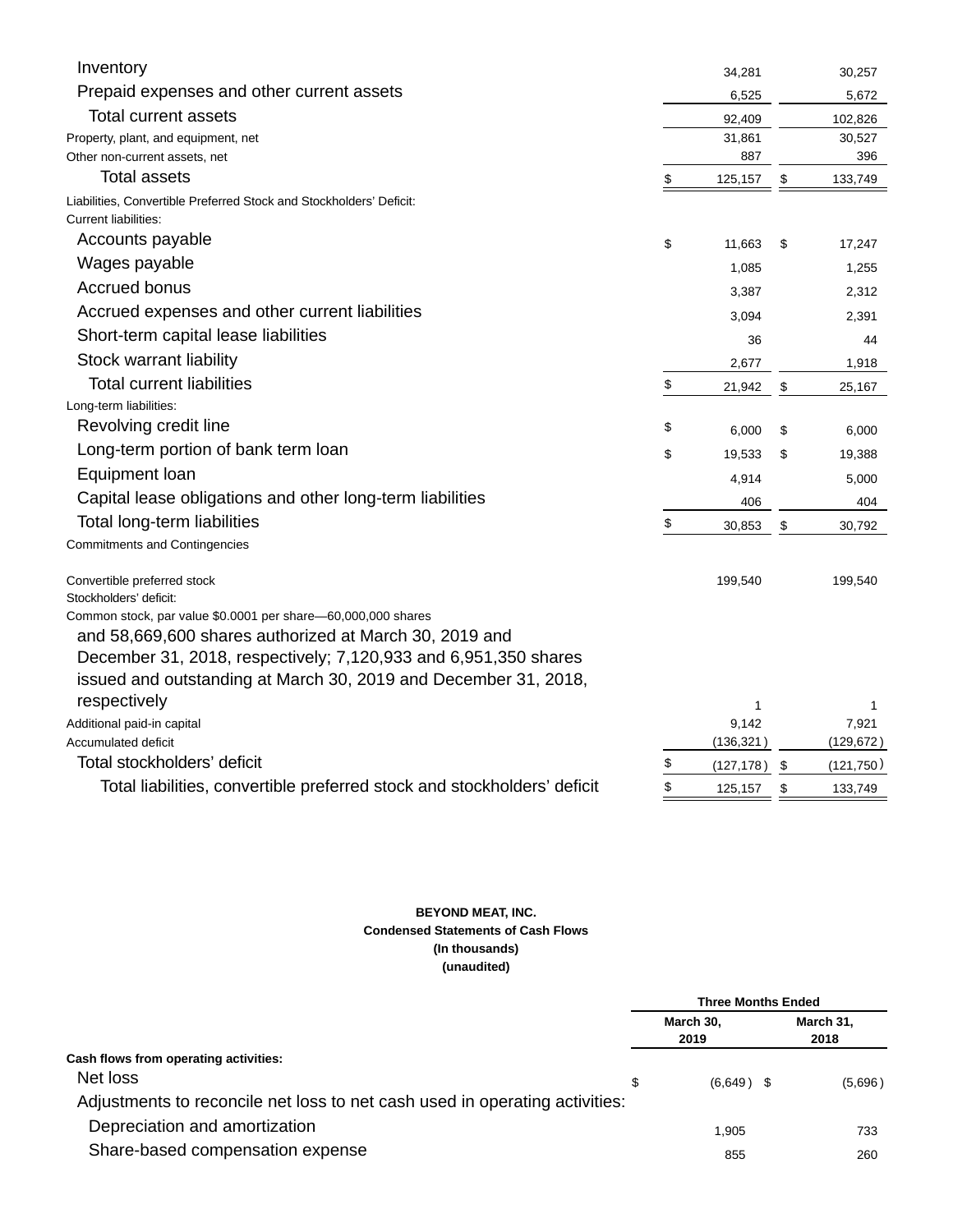| Amortization of debt issuance costs                                    | 58                  | 9             |
|------------------------------------------------------------------------|---------------------|---------------|
| Change in preferred and common stock warrant liabilities               | 759                 | 129           |
| Net change in operating assets and liabilities:                        |                     |               |
| Accounts receivables                                                   | (3,568)             | (991)         |
| Inventories                                                            | (4,025)             | (1, 144)      |
| Prepaid expenses and other assets                                      | 122                 | 60            |
| Accounts payable                                                       | (4,349)             | 1,845         |
| Accrued expenses and other current liabilities                         | 1,608               | (133)         |
| Long-term liabilities                                                  | 4                   | 40            |
| Net cash used in operating activities                                  | \$<br>$(13,280)$ \$ | (4,888)       |
| Cash flows used in investing activities:                               |                     |               |
| Purchases of property, plant and equipment                             | \$<br>$(3,795)$ \$  | (3,719)       |
| Proceeds from sale of fixed assets                                     | 132                 |               |
| Purchases of property, plant and equipment held for sale               | (829)               |               |
| Payment of security deposits                                           | (501)               | (13)          |
| Net cash used in investing activities                                  | \$<br>$(4,993)$ \$  | (3,732)       |
| Cash flows from financing activities:                                  |                     |               |
| Proceeds from Series G preferred stock offering, net of offering costs | \$                  | \$<br>1,229   |
| Repayments on revolving credit line                                    |                     | (2,500)       |
| Repayment on term loan                                                 |                     | (125)         |
| Payments of capital lease obligations                                  | (9)                 | (59)          |
| Proceeds from exercise of stock options                                | 366                 | 87            |
| Payments of deferred offering costs                                    | (946)               |               |
| Net cash used in financing activities                                  | \$<br>(589)         | \$<br>(1,368) |
| Net decrease in cash and cash equivalents                              | \$<br>(18, 862)     | \$<br>(9,988) |
| Cash and cash equivalents at the beginning of the period               | 54,271              | 39,035        |
| Cash and cash equivalents at the end of the period                     | \$<br>35,409        | \$<br>29,047  |
| Supplemental disclosures of cash flow information:                     |                     |               |
| Cash paid during the period for:                                       |                     |               |
| Interest                                                               | \$<br>715           | \$<br>38      |
| Non-cash investing and financing activities:                           |                     |               |
| Non-cash additions to property, plant and equipment                    | \$<br>589           | \$<br>1,226   |
| Deferred offering costs, accrued not yet paid                          | \$<br>69            | \$            |

#### **Non-GAAP Financial Measures**

Beyond Meat uses the following non-GAAP financial measures in assessing its operating performance and in its financial communications:

"Adjusted EBITDA" is defined as net loss adjusted to exclude, when applicable, income tax expense, interest expense, depreciation and amortization expense, restructuring expenses, share-based compensation expense, inventory losses from termination of an exclusive supply agreement with a co-manufacturer, costs of termination of an exclusive supply agreement with the same co-manufacturer, and expenses primarily associated with the conversion of our convertible notes and remeasurement of our preferred stock warrant liability and common stock warrant liability.

"Adjusted EBITDA as a % of net revenues" is defined as Adjusted EBITDA divided by net revenues.

"Pro forma basic and diluted net loss per common share" is defined as net loss divided by weighted average common shares outstanding—basic and diluted, as adjusted to reflect the conversion of all outstanding shares of convertible preferred stock into shares of common stock on a one-for-one basis and the automatic conversion of all preferred stock warrants to common stock warrants upon closing of the IPO and subsequent exercise of all common stock warrants as if the IPO was completed and option exercise occurred as of the first day of the applicable period. We believe the presentation of Pro forma basic and diluted net loss per common share allows for comparability with our expected capital structure following the IPO.

We use Adjusted EBITDA and Adjusted EBITDA as a % of net revenues because they are important measures upon which our management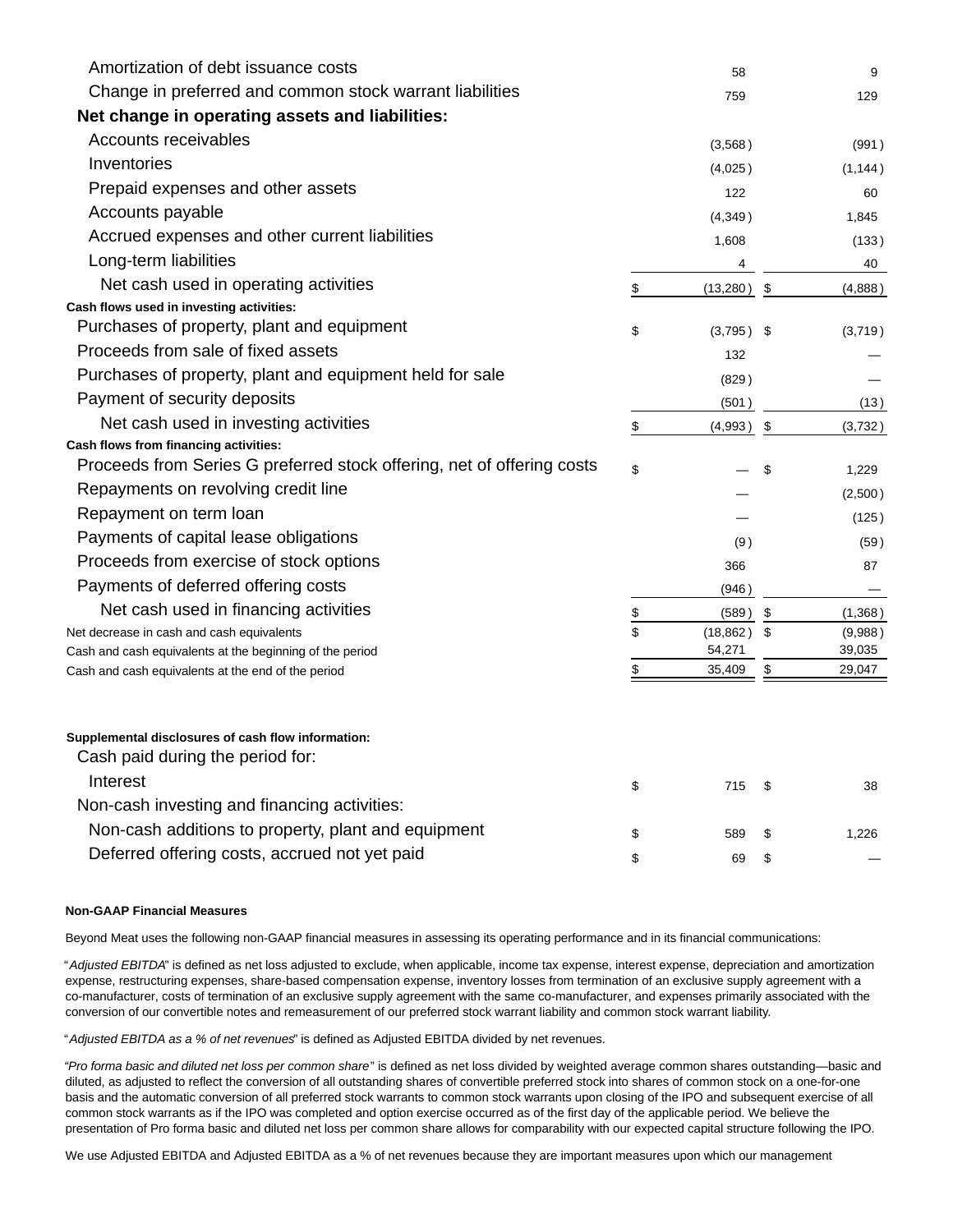assesses our operating performance. We use Adjusted EBITDA and Adjusted EBITDA as a % of net revenues as key performance measures because we believe these measures facilitate operating performance comparison from period-to-period by excluding potential differences primarily caused by the impact of restructuring, asset depreciation and amortization, non-cash share-based compensation and non-operational charges including the impact to cost of goods sold and selling, general and administrative expenses related to the termination of an exclusive co-manufacturing agreement, early extinguishment of convertible notes and remeasurement of warrant liability. Because Adjusted EBITDA and Adjusted EBITDA as a % of net revenues facilitate internal comparisons of our historical operating performance on a more consistent basis, we also use these measures for our business planning purposes. In addition, we believe Adjusted EBITDA and Adjusted EBITDA as a % of net revenues are widely used by investors, securities analysts, ratings agencies and other parties in evaluating companies in our industry as a measure of our operational performance.

There are a number of limitations related to the use of Adjusted EBITDA rather than net loss, which is the most directly comparable GAAP measure. Some of these limitations are:

- Adjusted EBITDA excludes depreciation and amortization expense and, although these are non-cash expenses, the assets being depreciated may have to be replaced in the future increasing our cash requirements;
- Adjusted EBITDA does not reflect interest expense, or the cash required to service our debt, which reduces cash available to us;
- Adjusted EBITDA does not reflect income tax payments that reduce cash available to us;
- Adjusted EBITDA does not reflect restructuring expenses that reduce cash available to us;
- Adjusted EBITDA does not reflect share-based compensation expenses and therefore does not include all of our compensation costs;
- Adjusted EBITDA does not reflect other income (expense) that may increase or decrease cash available to us; and
- other companies, including companies in our industry, may calculate Adjusted EBITDA differently, which reduces its usefulness as a comparative measure.

These non-GAAP financial measures should not be considered in isolation or as a substitute for financial information provided in accordance with GAAP. These non-GAAP financial measures may not be computed in the same manner as similarly titled measures used by other companies.

The following table presents the reconciliation of Adjusted EBITDA to its most comparable GAAP measure, net loss, as reported (unaudited):

|                                        | <b>Three Months Ended</b> |                       |    |                |  |  |  |
|----------------------------------------|---------------------------|-----------------------|----|----------------|--|--|--|
| (in thousands)                         |                           | <b>March 30, 2019</b> |    | March 31, 2018 |  |  |  |
| Net loss, as reported                  | \$                        | (6,649)               | \$ | (5,696)        |  |  |  |
| Interest expense                       |                           | 733                   |    | 47             |  |  |  |
| Depreciation and amortization expense  |                           | 1,905                 |    | 733            |  |  |  |
| Restructuring expenses <sup>(1)</sup>  |                           | 394                   |    | 294            |  |  |  |
| Share-based compensation expense       |                           | 855                   |    | 260            |  |  |  |
| Other, $net(2)$                        |                           | 618                   |    | 70             |  |  |  |
| <b>Adjusted EBITDA</b>                 |                           | (2, 144)              | ß. | (4,292)        |  |  |  |
| Net loss as a % of net revenues        |                           | $(16.5)\%$            |    | $(44.6)\%$     |  |  |  |
| Adjusted EBITDA as a % of net revenues |                           | (5.3)%                |    | $(33.6)\%$     |  |  |  |

(1) Primarily comprised of legal and other expenses associated with the dispute with a co-manufacturer with whom an exclusive supply agreement was terminated in May 2017.

(2) Includes expenses primarily associated with the remeasurement of our preferred stock warrant liability and common stock warrant liability.

 $\overline{\phantom{a}}$ 

Below we have provided a reconciliation of Pro forma basic and diluted net loss per common share to the most directly comparable financial measure, net loss per common share—basic and diluted, calculated and presented in accordance with GAAP, for each of the periods presented (unaudited):

|                                                                                                                                                            | <b>Three Months Ended</b> |                |  |                |  |
|------------------------------------------------------------------------------------------------------------------------------------------------------------|---------------------------|----------------|--|----------------|--|
| (in thousands, except share and per share data)                                                                                                            |                           | March 30, 2019 |  | March 31, 2018 |  |
| Pro forma basic and diluted net loss per common share:                                                                                                     |                           |                |  |                |  |
| Numerator:                                                                                                                                                 |                           |                |  |                |  |
| Net loss, as reported                                                                                                                                      |                           | (6,649)        |  | (5,696)        |  |
| Denominator:                                                                                                                                               |                           |                |  |                |  |
| Weighted average common shares outstanding—basic and diluted, as reported                                                                                  |                           | 6.974.301      |  | 5,793,801      |  |
| Add: Adjustment to reflect assumed conversion of convertible preferred stock                                                                               |                           | 41,562,111     |  | 39,474,156     |  |
| Add: Adjustment to reflect assumed conversion of preferred stock warrants to common stock warrants<br>and subsequent exercise of all common stock warrants |                           | 220,769        |  | 160,767        |  |
| Weighted average common shares outstanding used in computing Pro forma basic and diluted net loss<br>per common share                                      |                           | 48,757,181     |  | 45,428,724     |  |
| Net loss per common share—basic and diluted, as reported                                                                                                   |                           | (0.95)         |  | (0.98)         |  |